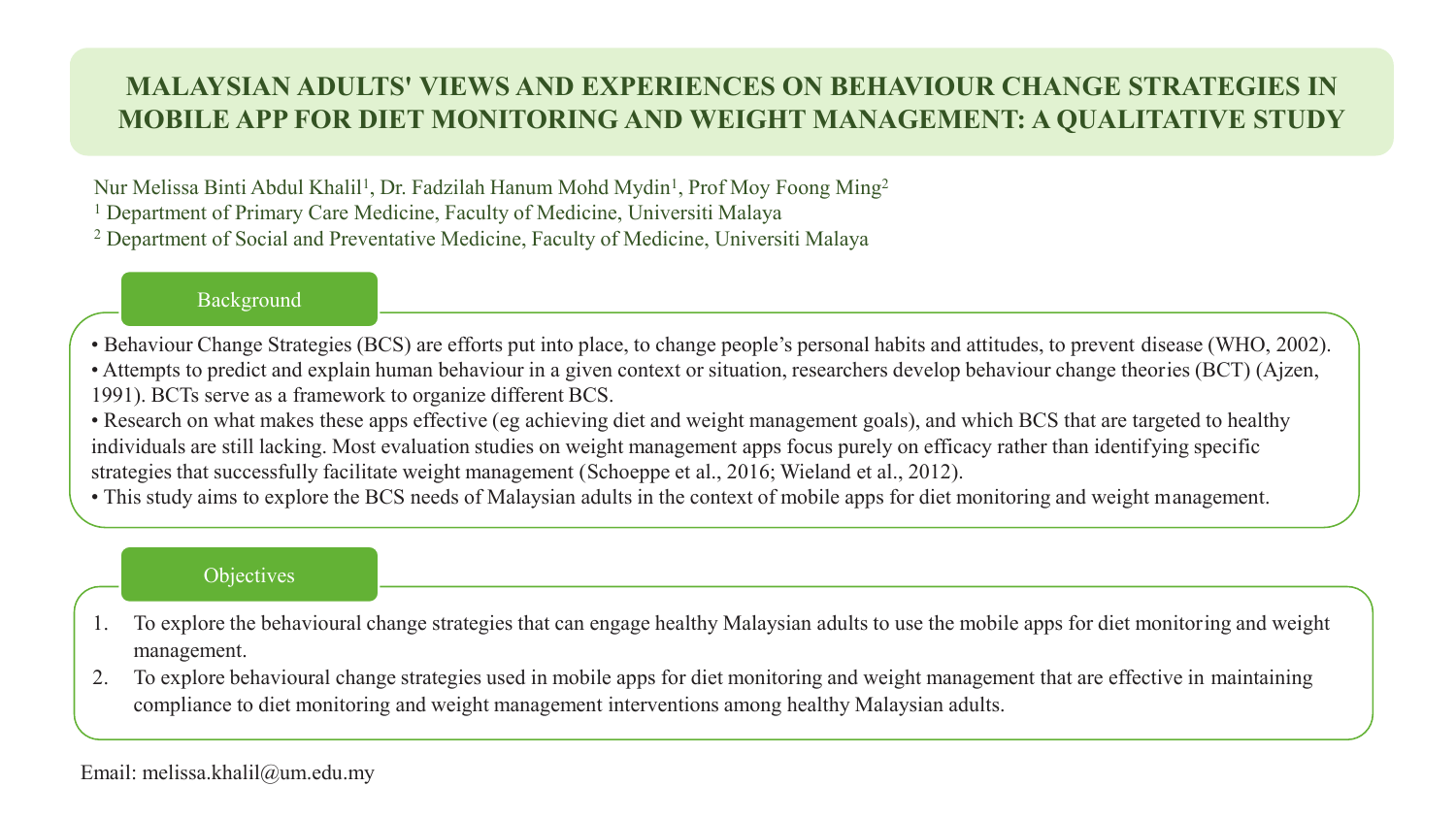### Materials

#### Methodology

Study Approach: Semi structured focus group discussions and in-depth interview among healthy Malaysian adults.

## Participants

- $n = 18$
- Gender: 13 females and 5 males
- Age: 20 to 45 years old



Figure 1: Conceptual Framework of study, adapted from (Ajzen, 1991) The Theory of Planned Behaviour

The above framework will be used when creating a topic guide for semistructured focus group discussions and in-depth interviews.

## Topic Guide

- Semi structured or open-ended questions within a topic guide was used to question participants.
- Some of the questions may be created during the interview, allowing the researcher the flexibility to probe for details.

## Trigger Materials

- A series of prompts and examples to illustrate to users on the different types of behaviour change strategies that may be used in a diet app.
- To assist in users who have never encountered certain BCS features in the diet app they have used, allowing them to visualise and provide their opinions.

## Data Analysis Methods

- All recordings were transcribed verbatim.
- Data was managed using QDA Miner Lite v1.4.1 software.
- The 93 hierarchically clustered BCT taxonomy was used as a guide and starting of point to create codes and categories during data analysis (Michie et al., 2013).
- Iterative analysis using a multi-step process of thematic analysis was conducted.